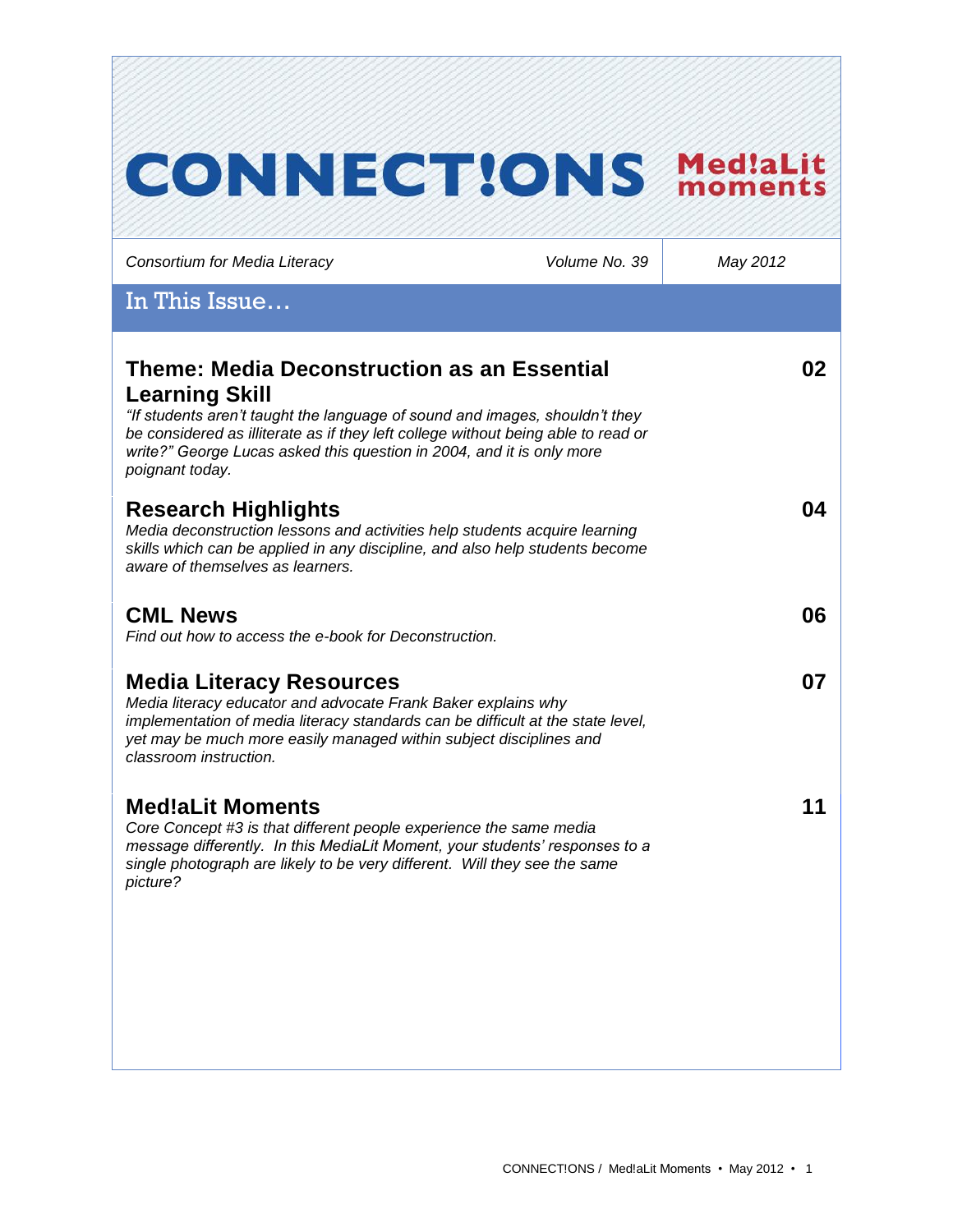# **Theme: Media Deconstruction as an Essential Learning**

In a 2004 interview with Edutopia, film maker George Lucas offered his views on the need for media literacy education:

*When people talk to me about the digital divide, I think of it not being so much about who has access to what technology as who knows how to create and express themselves in this new*  language of the screen. If students aren't taught the language of sound and images, shouldn't *they be considered as illiterate as if they left college without being able to read or write? Unfortunately, most learning institutions find that idea very difficult to swallow. They consider the various forms of non-written communication as some type of therapy or art. . . .*

Lucas argues that visual and media literacy skills should not be relegated to arts courses, and that English Language Arts departments should make way for a new, comprehensive discipline of Communications. His reasoning for the change echoes that of many media literacy educators: non-print media have as much—if not more—power to persuade, sell and influence audiences. Students should be able to analyze and master the techniques used to produce them because these are all fundamental literacy skills.

Moreover, Lucas argues that these skills can and should be assessed:

*. . . there are rules for telling a story visually. . .and you can test people on them as well. There is grammar in film, there is grammar in graphics, there is grammar in music, just like there are rules in math that can be taught. For instance, what emotion does the color red convey? What about blue? What does a straight line mean? How about a diagonal line?* 

Over the course of decades, media literacy educators have discovered that the basic unit of teaching, practice, and assessment is largely the same: deconstruction of individual media texts. Teachers and students using the CML Framework can wield the tools for media deconstruction with many different purposes in mind. The Framework can be used for guided practice, for independent and collaborative practice, to create models for successful demonstration of skills, as a touchstone for discussing and developing criteria for success, and as the tool set which students use to demonstrate their skills to teachers and peers.

Using the Framework also opens a door for students to engage with their own learning. Most media texts are finished products which have been crafted to encourage audiences to suspend their disbelief in the world which the text represents to them. For that reason, attempting a deconstructive analysis can be a daunting prospect. The Key Questions and Core Concepts alleviate that anxiety by providing specific avenues for inquiry. When students feel stuck, they can refer to the five key components of media and use it as a checklist. Instead of supplying information or "fishing" for correct responses, teachers can point students towards specific Core Concepts and engage in brief discussion about the possible significance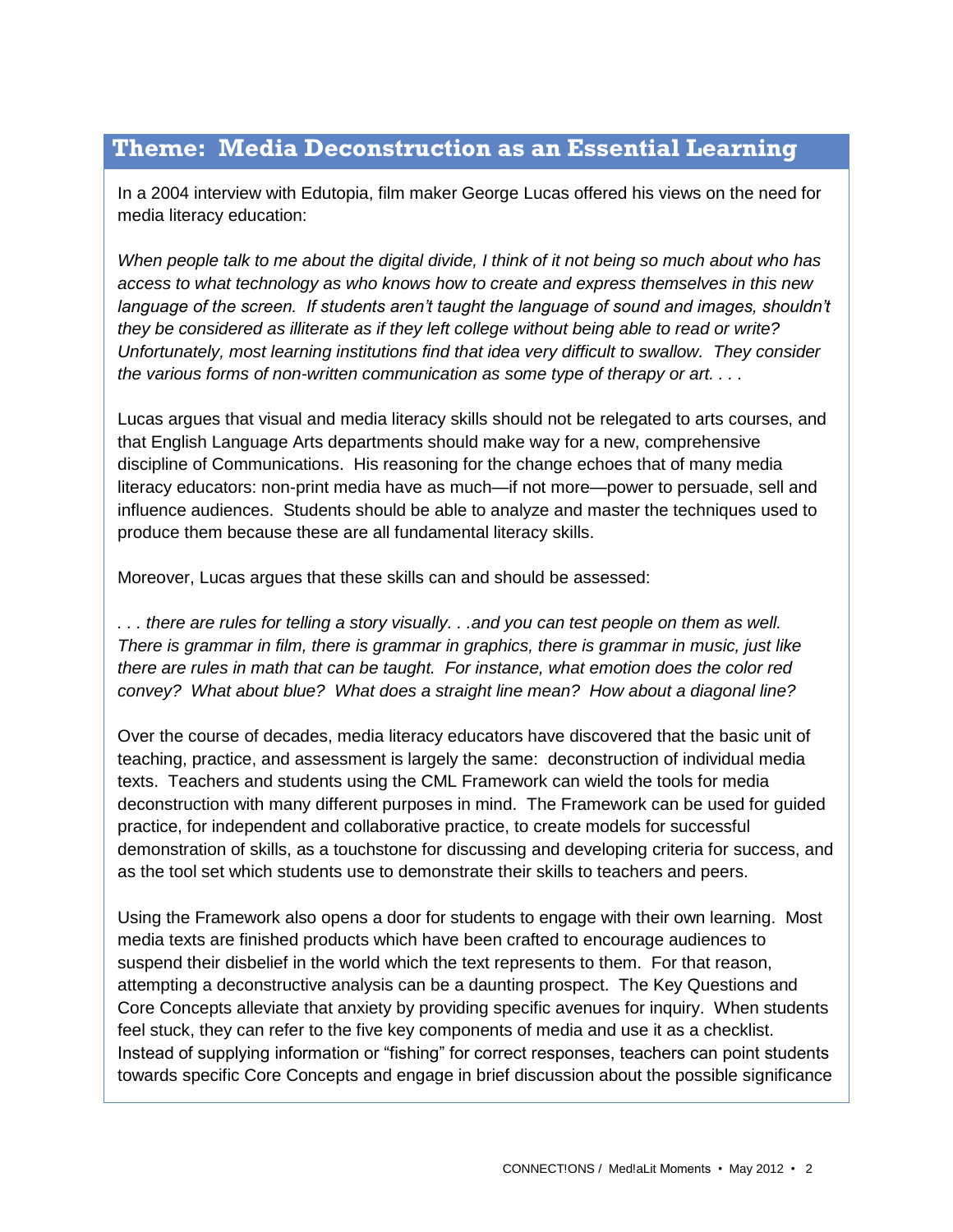of the concept to the text. By working within the Framework, students are able to examine their own thinking processes.

It's worthwhile to dwell a little longer on the topic of assessment. Writing over the last two decades, Rick Stiggins, director of the Assessment Training Institute at Educational Testing Service, has thoroughly documented the value of student involvement in assessment. When students understand the trajectory of skills they are to acquire, understand the criteria by which their work will be assessed, have the opportunity to evaluate anonymous samples, and have sufficient practice in assessing their own work, student motivation increases. Students develop what Stiggins calls "academic self-efficacy," and achievement, especially for struggling students, increases significantly (Stiggins et. al., 2004).

The attraction of students to contemporary media texts is often used as a 'selling point' for the introduction of media literacy education to schools, but once students become involved in the process of investigating the media they use in their daily lives, their motivation for engaging with media is likely to follow from the problem-solving they're engaged in, from the opportunities that are afforded to them to assess their work mid-stream, and from the selfefficacy they gain as they continue practicing with the Framework. All of these activities help students acquire critical thinking skills which are central to learning.

In this issue of *Connections*, we challenge the perceptions of media literacy education which Lucas touches on in his interview---that media literacy is arty, frivolous, esoteric, therapeutic, or an expensive and time-consuming add-on. We take a closer look at the benefits of engaging students in deconstructive analysis, and in the process, we explain why deconstruction fosters the development of skills which are vital to learning in any discipline. We also interview long-time media literacy advocate Frank Baker, who offers a critique of the Common Core standards, and discusses the significance of professional development training to the task of integrating media literacy into standards-based instruction. And in our MediaLit Moment, your students will have a chance to reflect on the role they play as audiences for documentary photographs.

### References:

Daly, James. "Life on the Screen: Visual Literacy in Education." Edutopia website, original publication date 14 September 2004. Accessed 26 April 2012 at [www.edutopia.org/lucas](http://www.edutopia.org/lucas-visual-literacy)[visual-literacy](http://www.edutopia.org/lucas-visual-literacy)

Stiggins, Rick, et al. *Classroom Assessment for Student Learning: Doing it Right—Using it Well* (1<sup>st</sup> ed.). Portland, OR: Assessment Training Institute, 2004.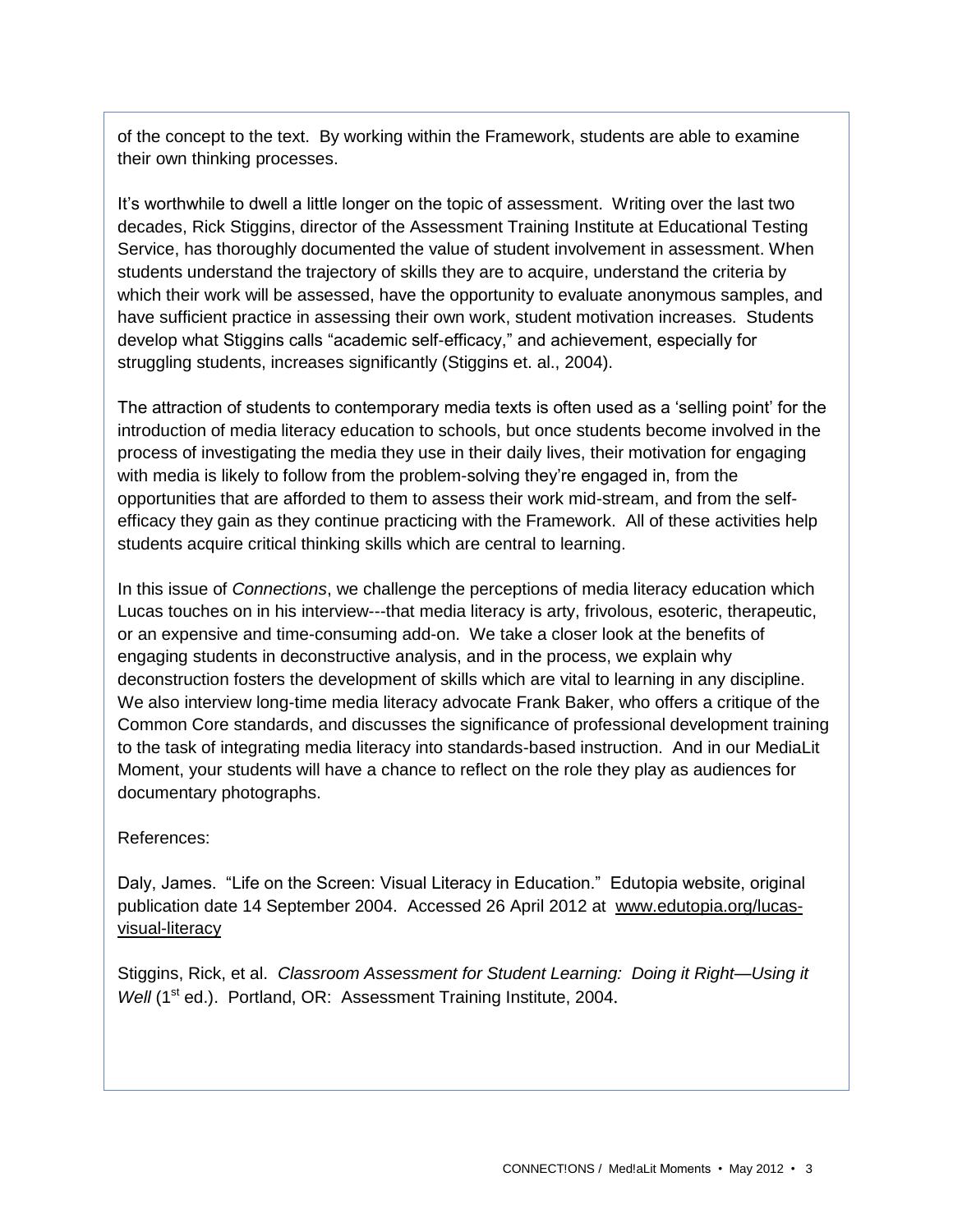# **Research Highlights**

## **Media Deconstruction and Critical Thinking Skills: At the Center, not the Periphery of the K-12 Curriculum**

College undergraduates are sometimes given the assignment to explain an argument or theory from some historical figure's point of view, or from multiple perspectives. The assignment asks students to apply high level critical thinking skills--but students need not wait until they arrive at college to develop them. With media literacy education, students frequently explore media texts from multiple perspectives, and the learning which students take away from that experience can happen in any K-12 classroom.

Critical thinking skills, such as the ability to consider multiple perspectives, are rarely targeted in K-12 instruction, largely due to a focus on content knowledge and discipline-specific skills in state standards. Yet these are fundamental thinking and learning skills, and deconstructive analysis of media directly targets these skills with activities appropriate for K-12 students. For example, middle school students might count the number of times that they see images of food presented in food commercials. In doing so, they take the first steps in the task of examining the parts from which media texts are constructed. In subsequent lessons, students can learn more about the function of those images as they learn about the intended effects of food advertisements. All these lessons and activities can easily be integrated with instruction in other disciplines. CML's curriculum on nutrition and food advertising integrates these skills with national common core standards-based instruction in health, educational technology and language arts.

"Counting" and other media observation activities may also be implicated in the development of self-awareness, one of those dispositions essential to successful critical thinking. In a recent implementation and research project, sixth grade students viewed a clip of violent animated content, received instruction on specific categories of media violence and their potential effects on viewers, and were invited to respond again to the animated clip. The results? According to Erica Scharrer, the lead investigator and study author, "The increases in observations of not just overall violence but also specific types of antisocial content, including verbal aggression and crime, as well as the decision by some sixth graders to tally the acts of violence in the clip, suggest an enhanced ability to notice violence in media content. …" (2006, p.82). Some students directly noted changes in their own perceptions: "It seemed like there was more violence than the first time I saw it"; "I noticed more violence" (p.81).

The close analysis is the definitive observation and analysis exercise. Students view a media clip a number of times and take notes on those things which they directly observe: dialogue, sound effects, lighting, costume, specific images. Only when they have completed this investigation of concrete, observable phenomena are they allowed to make interpretations of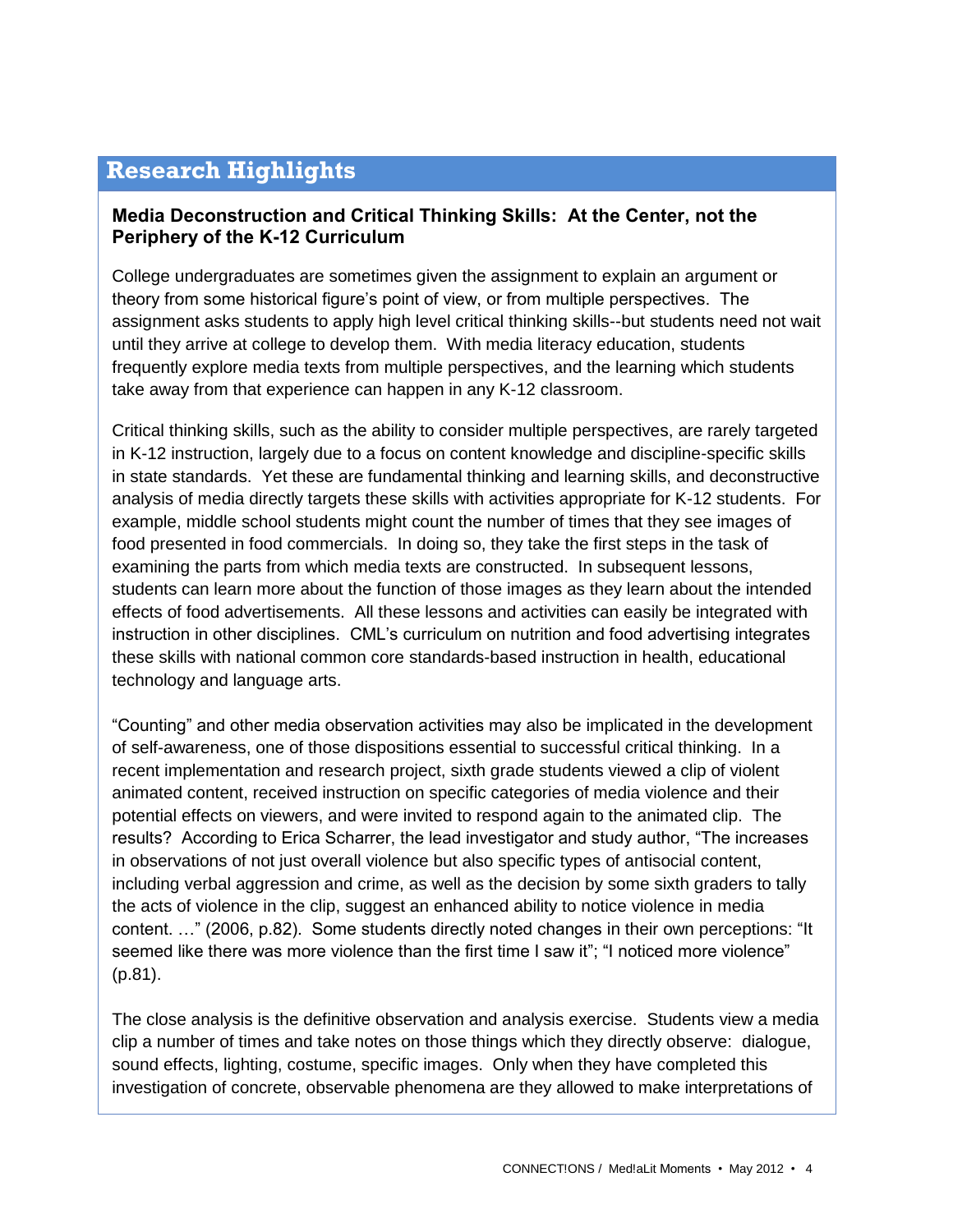the presentation as a whole. In participating in this exercise, students learn about the difference between fact and opinion, and the difference between evidence and inference as well. Again, why should students wait until they are in college to acquire these fundamental critical thinking skills?

So far we've discussed media construction and media techniques, which are the basis for Key Questions/Core Concepts One and Two, but imagine students' surprise when they learn that, despite the sensory evidence they all have so painstakingly collected, their friends' interpretations of the text may still differ radically from their own. Students have discovered the premise of Core Concept Three. And in this learning environment, examination of multiple perspectives is anything but an abstract exercise—it's an immediate encounter with human subjectivity.

Key Question/Core Concept Four encourages students to apply an inquiring, healthy skepticism to any text. Traditionally, English Language Arts students have been handicapped in this respect because state standards expect students to absorb 'the best that has been thought and said' in the classics of Western literature. Critical evaluation is generally discouraged. Feminist analysis of *The Taming of the Shrew* will likely have to wait until college. With media literacy instruction, the texts selected may or may not be masterpieces, but students will nonetheless be encouraged to fully interrogate them for embedded lifestyles, values and beliefs.

Moreover, it's imperative for students to apply those skills when the media they encounter on a daily basis suggest what they should eat, how they should look, and how they should vote. All state standards include requirements for health and civic education, but in an era of declining funding and high stakes testing in mathematics and language arts, educators are often hard pressed to make adequate provision for instruction. Involving students in deconstructive analysis of relevant texts can help them acquire both critical thinking and essential life skills.

As students work with Key Questions/Core Concepts Three, Four and Five, they address the entire range of contexts in which media are produced. In addition to learning about the purposes for which media are produced, they learn about the relationship between media producers, media products and themselves. Building on the fundamental critical thinking skills they developed through activities such as close analysis, they learn how to synthesize knowledge from multiple domains, and how to apply them in new contexts. These are all higher order thinking skills.

Media literacy education is not simply a 'missing link' between disciplines. The skills which students acquire through media literacy instruction help them better understand the process of inquiry in any discipline, and help them become aware of themselves as learners. Through media literacy education, students acquire—and apply--what can only be described as fundamental learning skills.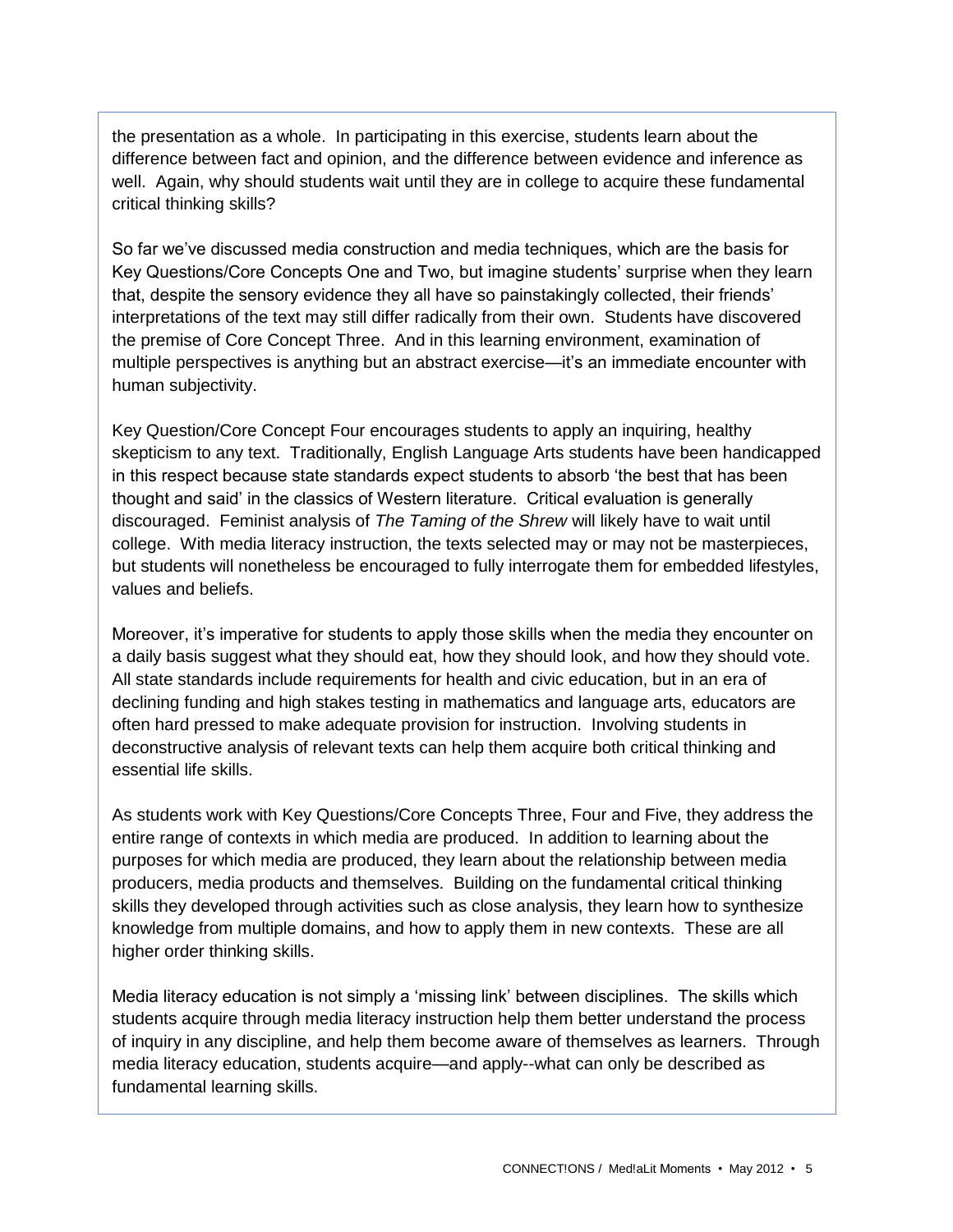# **CML News**



### **E-book Available Online:**

[Click here](http://www.medialit.org/reading-room/media-literacy-system-learning-anytime-anywhere-part-2) for a free download of the CML e-book for Deconstruction titled *Media Literacy: A System for Learning Anytime, Anywhere* Part 2.

# **CONSORTIUM** for **MEDIA LITERACY**

**Uniting for Development** 

#### **About Us…**

The Consortium for Media Literacy addresses the role of global media through the advocacy, research and design of media literacy education for youth, educators and parents.

The Consortium focuses on K-12 grade youth and their parents and communities. The research efforts include nutrition and health education, body image/sexuality, safety and responsibility in media by consumers and creators of products. The Consortium is building a body of research, interventions and communication that demonstrate scientifically that media literacy is an effective intervention strategy in addressing critical issues for youth.

## [www.consortiumformedialiteracy.org](http://www.consortiumformedialiteracy.org/)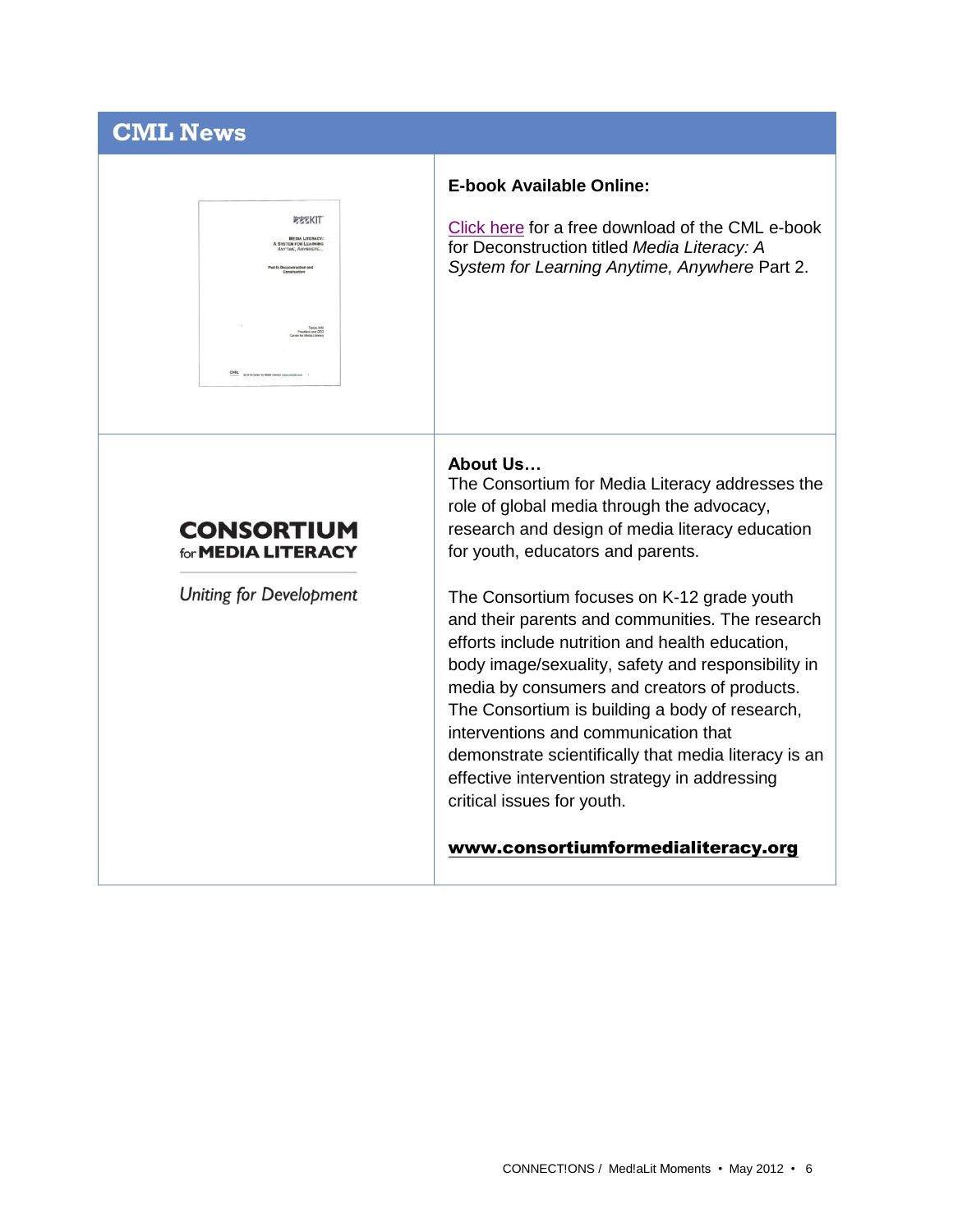# **Resources for Media Literacy**

**Teaching Tip:** Engage your students by doing activities that encourage the counting of certain words or images within a short video clip. Counting games are a fun way to teach close analysis of media messages.

# **An Interview with Frank Baker**

Frank Baker is a media literacy educator and advocate who has been active in the field for over twenty years. His website, the Media Literacy Clearinghouse, features hundreds of articles and lessons on media literacy relating to standards in all disciplines. He has presented media literacy workshops nationwide, and has recently assisted in drafting a strand of media literacy standards for Visual and Performing Arts in the state of South Carolina. He has authored three books on media literacy, including *Media Literacy in the K-12 Classroom*, published in January by ISTE. When he isn't busy presenting workshops, Baker writes a weekly column on media, education and popular culture for the "Teacher's Lounge" at *USA Today*.

In June 2011, Baker co-authored an article for *Education Week* to address the limited role which media and digital literacies play in the Common Core standards. Baker was invited to comment on the Common Core standards for this interview.

CML: Can you tell us more about your involvement with the Visual and Performing Arts standards in South Carolina?

FB: In one of my meetings, I was sitting at the table with teachers from all the arts—drama, sculpture, visual art, theater—and all of them heard me talk about media literacy. And all of them later wrote support documents to encourage other teachers in those disciplines to incorporate media arts and media literacy into what they're already doing. Most arts educators have probably seen the new media arts/media literacy standard, but have not seen the supporting document which is designed to help them teach it. Nor have the majority participated in any professional development, yet. Roll out is the problem area. Getting media literacy standards implemented in the classroom is a difficult process. . . .

Since arts educators haven't received professional development for the new standard, I was encouraged to apply as an artist in residence. I may not have any professional skills as an artist, but I applied, and I was accepted, and it allowed any school to hire me because I was on an official list. . .At one school I taught a weekend class with  $3^{rd}$ ,  $4^{th}$  and  $5^{th}$  graders on storytelling through film. . . .One of the things that I did was to ask students to create storyboards based on their reading of the first two pages of the children's book *Because of Winn-Dixie*. At the start of the book, a little girl is sent to the grocery store by her father to pick up food for that night's dinner. There's a dog loose in the store, and the manager and employees are all chasing the dog. The dog is upsetting the apple cart, the tomatoes, the onions--and then it comes to a screeching halt and starts smiling at the girl. At that point, I ask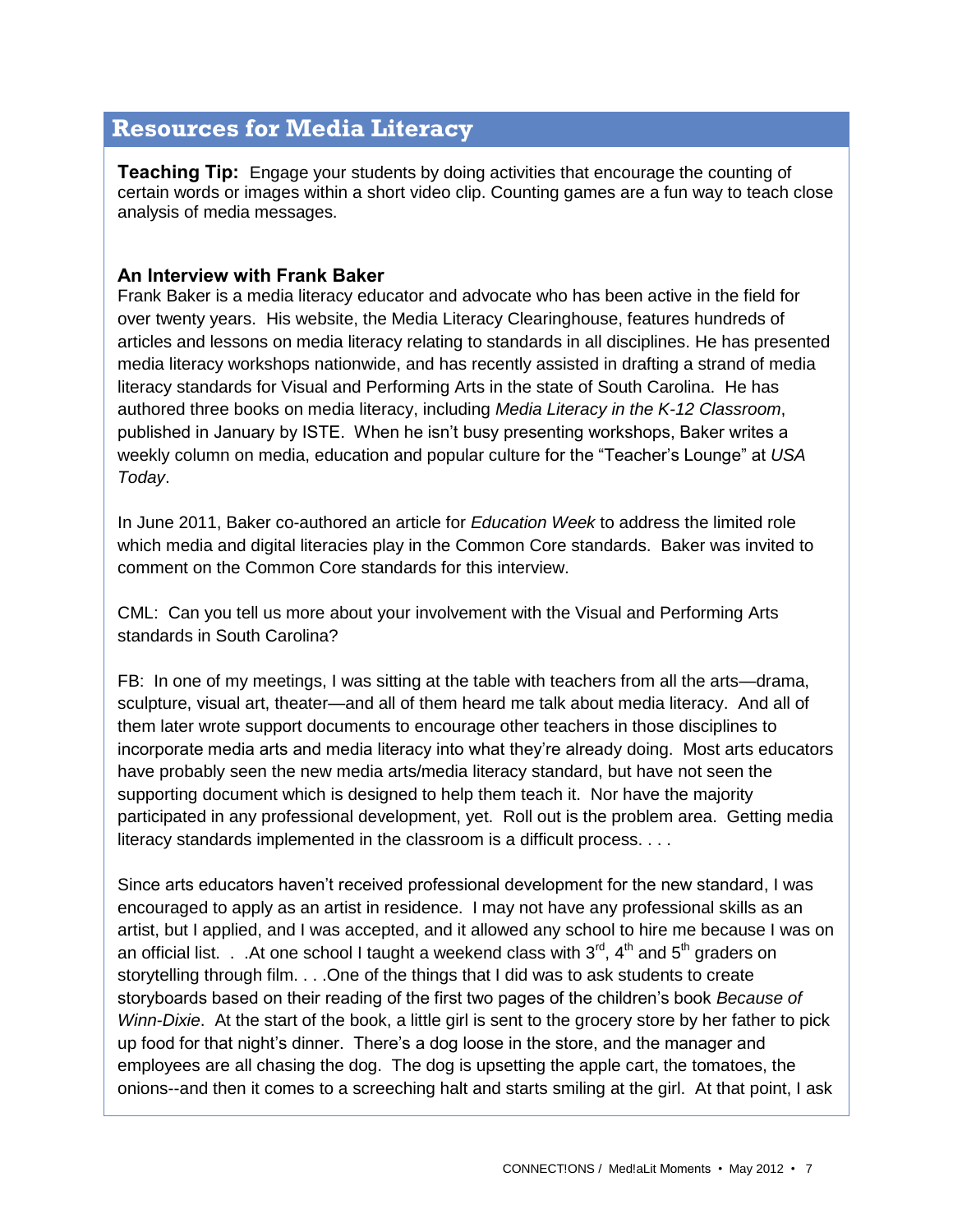students, "What's going on up in your head?" And I tell them, "You're visualizing what you're reading. You'll be film makers if you take the pictures in your head and put them on paper!" I divide them into three groups and charge them with storyboarding the grocery store scene from the point of view of three different characters--from the point of view of the manager, the dog, and the girl. We had a field day. I've been doing this with teachers as well. It's a crime that storyboarding and scriptwriting are not found in any English Language Arts textbook, though all these media start as writing. One of the reasons that I'm so disappointed with the Common Core standards is that they could have been written in the 60s.

CML: Was there any relevant input on inclusion of media literacy skills in the Common Core standards that was ignored?

FB: One of the problems with the Common Core standards is that not one working classroom teacher was invited onto the committees which drafted the standards. . .If you contacted representatives at Common Core, they'll say, 'That might be true, but we sent out a draft of the standards, and teachers had the chance to give feedback on them.' But if today's classroom teachers have not been trained to effectively incorporate media, advertising, news, music, movies and all of those things into their instruction, they're certainly not going to say, 'Here's what is missing.'

The Common Core focus on reading, writing, listening and speaking completely ignores viewing. . . .Media and visual literacy and media as representation is totally ignored. . . That's a crime in the 21<sup>st</sup> century. . . . In 1999, Robert Kubey and I looked at all 50 state standards and did a content analysis. What we found was that elements of media literacy were in fact evident in English Language Arts standards for almost every state. Forty-six states now endorse Common Core. What we're doing now is wiping out everything we've achieved with previous standards. It's a huge step backwards, and it's not a good sign for teaching media literacy in English Language Arts, where it traditionally has been most strongly represented.

Once I contacted representatives at the South Carolina Department of Education to ask if they were considering any additional standards. {States adopting Common Core standards may supplement them with an additional 15% of standards drafted at the state level} They said, 'Here's the reason why we're not adding anything. It costs us money to bring in teachers to write the standards. It costs money to create assessments for those standards. We're in a recession. We have no intention of doing either one of those things.' Most other states would say the same thing.

The state of Texas—which has not adopted Common Core--has what I consider to be model media literacy standards. They've incorporated media literacy in their reading standards, which include strands for viewing and representing. From a personal standpoint, that's the perfect place for media literacy.

NCTE has not and will not endorse the Common Core standards, or recommend them. NCTE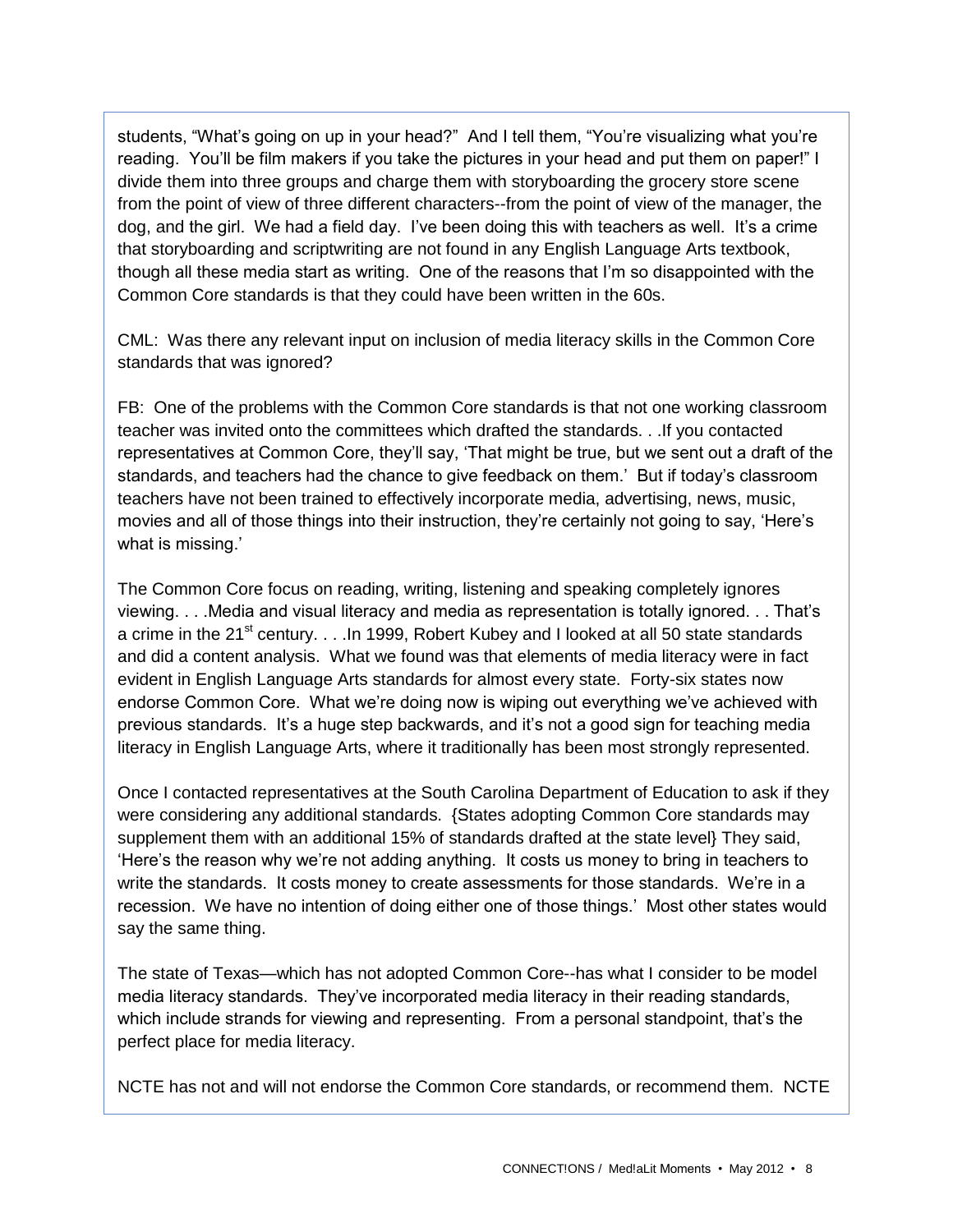has been around since the 1930s, and has been a long-time endorser of using media texts in the classroom. English Language Arts teachers are required to teach to the Common Core standards, but the parent organization of English teachers is still not recommending them.

CML: You said earlier that you're not seeing much media literacy instruction in classrooms.

FB: If you're a young person who likes to take pictures with a mobile phone, or wants to put together a music video, where do you learn how to do that? Definitely not in the classroom. That kind of learning takes place outside the bounds of instruction. Schools are actually afraid to tell them. They say, the kids will cheat, or they'll take pictures that invade other people's privacy. When I talk to schools about cell phones, I ask whether they have a cell phone policy. Usually they do have a policy, and they don't allow cell phones on campus at all. It's unfortunate, because we're having the same discussion that we had about computers twentyfive to thirty years ago. If you can use the technologies properly, be trained properly, and have a code of conduct to follow, you can be successful. A lot of schools are behind the ball on this.

I don't think we're adequately teaching kids to be critical thinkers. We're expecting them to get it by osmosis, and they're not. In workshops that I offer to teachers, I say that kids only know what they see on screen. They only see the final cut. They're not seeing all the steps, the people, the careers, the techniques that are needed to get to the final product. My job, as a media literacy educator, is to pull back the curtain and show them how media are made. When they are shown how media are made, kids much more appreciate the process. I'm a big fan of the Media Spot in New York. It's an organization devoted to production and media literacy skills that works with local schools. They've worked with  $4<sup>th</sup>$  graders to create a PSA on global warming, and in the film they created, they documented all the steps that they went through--script writing, storyboarding, going to the Internet to find images. Then they show the final cut. I've shown that video in several of my workshops.

CML: If you were a principal, and had a magic wand, what would you to do implement media literacy instruction in your school?

FB: I'd invite someone like Frank Baker in to help teachers understand the connection between media messages and critical thinking. Every teacher who uses a video in the classroom needs to have media literacy training. In one of my recent workshops, I asked a group of secondary social studies teachers if they could teach history without images, and they all said no. When I asked how many of them teach visual literacy, none responded in the affirmative. That led to a workshop on visual literacy. It's not all rocket science, either. In many ways it's such a common sense proposition. Teachers will get it, they will take it, and they will run with it. Invariably I will have a teacher who says that she cannot wait to take what I say and apply it in class. Many teachers will say, I'm doing some of that, or I'm doing a bit of that already. What we need is one teacher in one discipline—hopefully one in every discipline—who can recognize the power and relevance of media literacy instruction.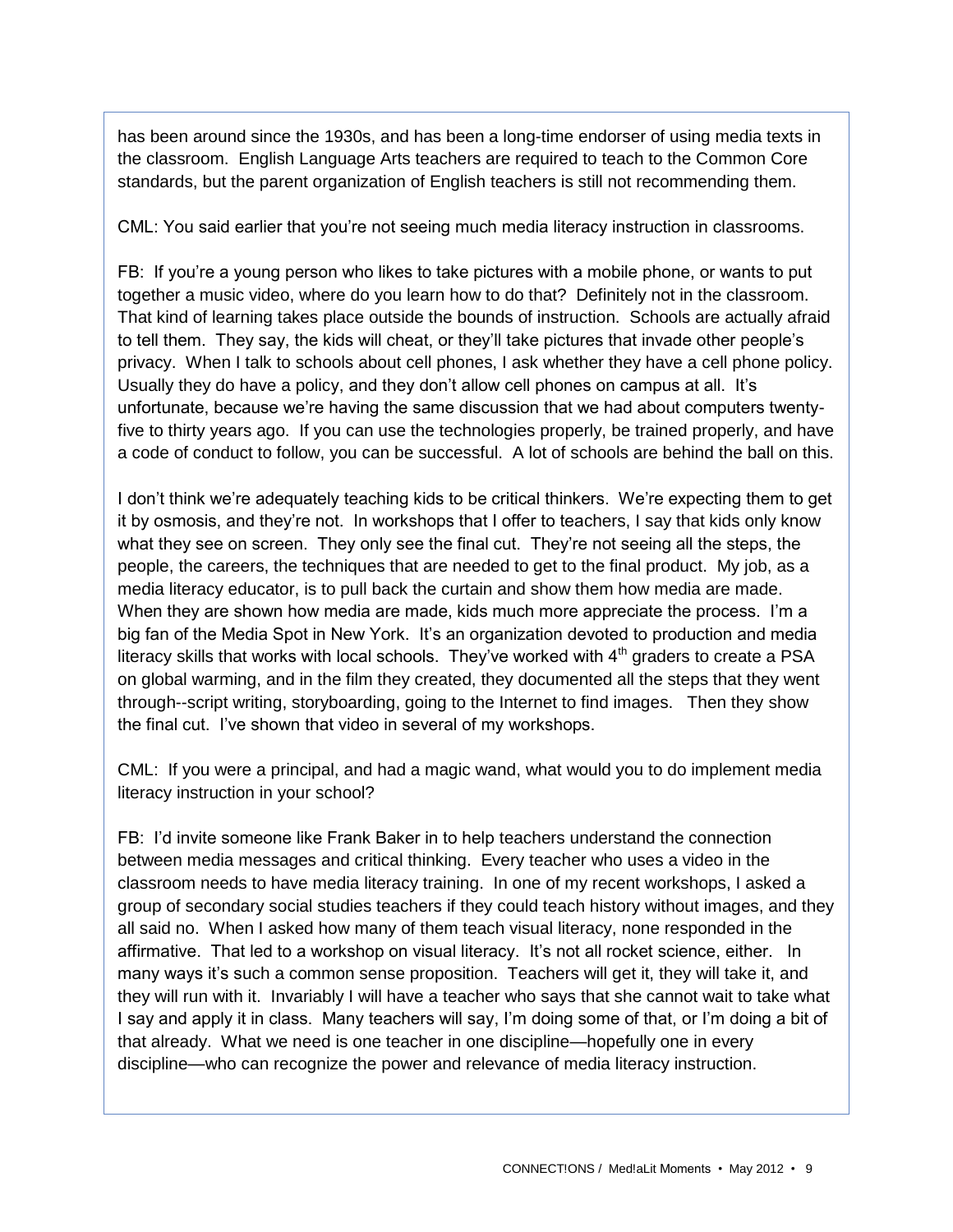CML: If you had the power to draft national media literacy standards, how would you integrate media literacy skills into the curriculum?

FB: One of the goals of education today is to graduate informed, competent young people who can communicate. How do we communicate today? We write. We record video. We blog. We post pictures. What are the skills that young people need to have to be employable and successful in a  $21<sup>st</sup>$  century world? Increasingly, those skills are synonymous with media literacy skills. I would start media literacy instruction in the first grade. In the first week of school, I'd ask them to draw one or two signs in their world. I'd ask them bring in those drawings, and then have a discussion about what a sign is, from the Stop sign to the McDonald's sign. Why do some signs have images, and why do some have words? Why are some red, and some yellow? Why do we find this sign in California, and why do we find this one in Singapore? We need to educate children about communication from the earliest age. . . .Kids don't usually get this until high school, if at all.

CML: In the *EdWeek* piece you wrote with Rick Beach, you recommend that schools build on the Common Core standards to develop curriculum and instruction designed to integrate print and media literacies. How would you ensure that this integration of print and non-print literacies includes critical analysis?

FB: The skills of analysis and construction in print media can be applied to non-print media. You just have to show teachers how to do that. Unfortunately, that's usually not a part of their professional development. I think that we have a generation of teachers who use film and video, but the majority of them don't use it adequately. It's one of the reasons why I've been putting together a webinar for NCTE on how to teach the film version of *To Kill a Mockingbird*. How can teachers help students be aware of mood, lighting, camera angle, music, composition? All of the objects displayed in the box during the opening credits are symbols used later in the film. Why not teach symbolism in film? It's not a huge stretch. It's just that teachers have not been properly trained in reading non-print texts.

CML: How do you hope to start a national dialogue about media literacy?

FB: The column that I've been writing for *USA Today* is one way to move that discussion along. . . . I've been using it to make a strong connection between media literacy education and classroom instruction. Today President Obama visited Dearborn, Michigan. He went to a museum there, and a photo was taken of him sitting inside the bus that Rosa Parks sat in in 1955. In that photo, he's sitting in the same seat, and looking out the same window. The *New York Daily News* ran a headline that read, "White House Releases Powerful Photograph." Is it powerful to someone who doesn't understand it in context? We make it powerful. We relate to the black and white image of Rosa Parks sitting in that bus. . . .It's what we bring to our reading that's so important.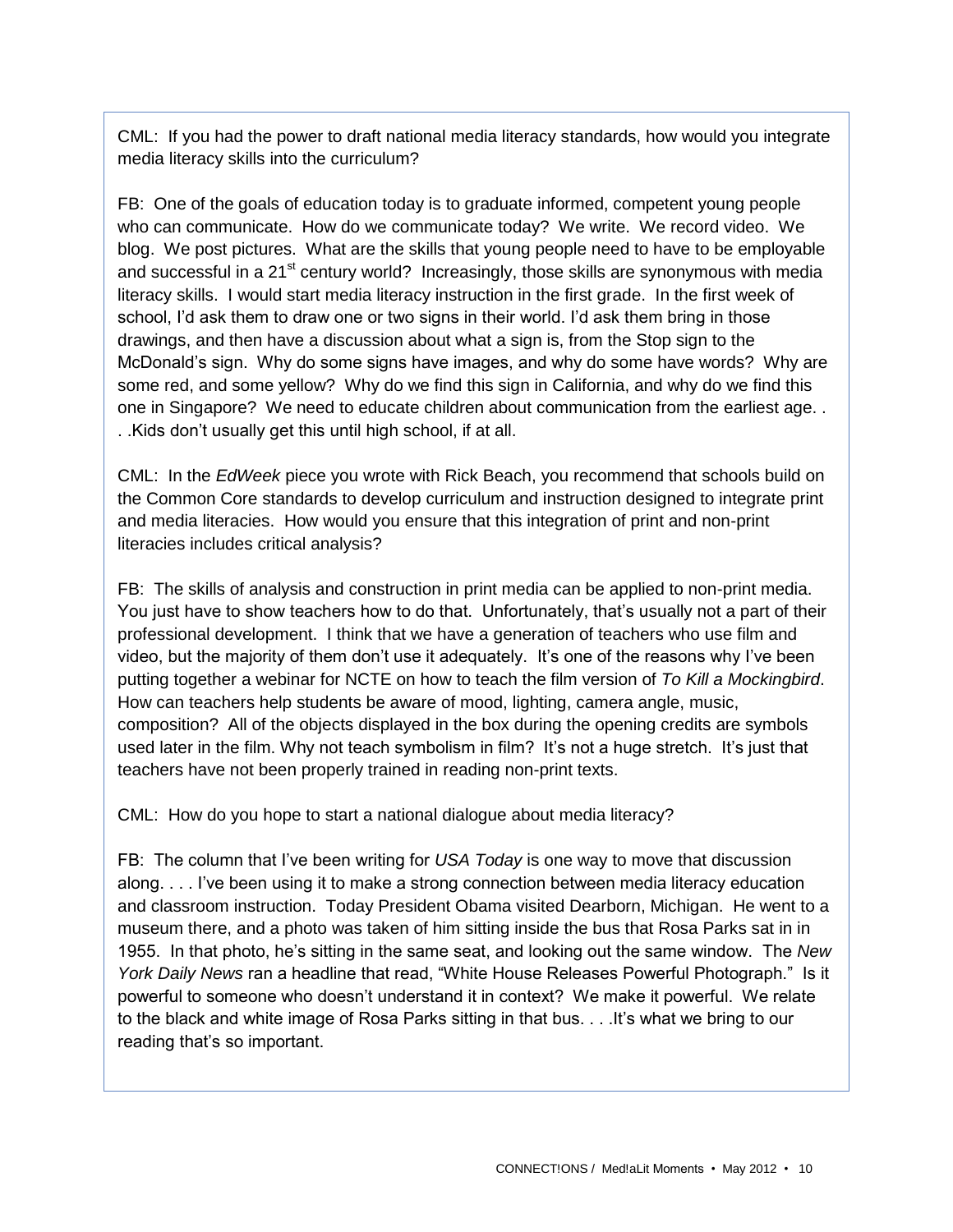# **Med!aLit Moments**

# **When the Story Changes the Picture**

Ansel Adams (1902-1984) was a photographer famous for his images of the Sierra Nevada and other iconic Western landscapes. What may be less well known is that Adams spent the fall of 1943 photographing Japanese-Americans interned at the Manzanar War Relocation Center in Inyo County, California, just east of the Sierras. Adams was so moved by the displacement of Japanese-Americans and the living conditions of internees at Manzanar that he published a photo essay, *Born Free and Equal*, the following year. In this MediaLit Moment, your students will view a single portrait taken by Adams during this period—without any mention of historical context. Through this activity, your students will have the chance to note the changes in their perception when that context is revealed.

## **Ask students to describe the changes in their reactions to a photograph when the social and historical context of the photograph is revealed.**

**AHA!:** Learning about the history of this picture changes the way I look at it!

**Key Question #3:** How might different people understand this message differently? **Core Concept #3:** Different people experience the same media message differently.

**Key Question #5**: Why is this message being sent? **Core Concept #5**: Media messages are organized to gain profit and/or power.

**Grade Level:** 5-8

**Materials:** Computer, high speed internet connection and data projector; or overhead projector and transparencies of digital images from the Library of Congress. Photo analysis worksheet, available at: [www.archives.gov/education/lessons/worksheets/photo.html](http://www.archives.gov/education/lessons/worksheets/photo.html)

A gallery of "collection highlights" of Adams' photographs can be found on the Library of Congress website at: <http://memory.loc.gov/ammem/collections/anseladams/index.html> The photo displayed on this page (of Tom Kobayashi) is the portrait for this activity. Click on this photo for a larger image. You may also want to click on the "Essay" link on this page, which will direct you to an electronic copy of *Born Free and Equal*. The foreword offers some insight into Adams' motivations for undertaking this project.

**Activity:** Display the portrait of Tom Kobayashi and explain to students that they're going to get some practice making close observations about a photograph. Pass out the photo analysis worksheet, and explain the difference between observation and inference before students start their work. You could say that students are making their best guesses about the